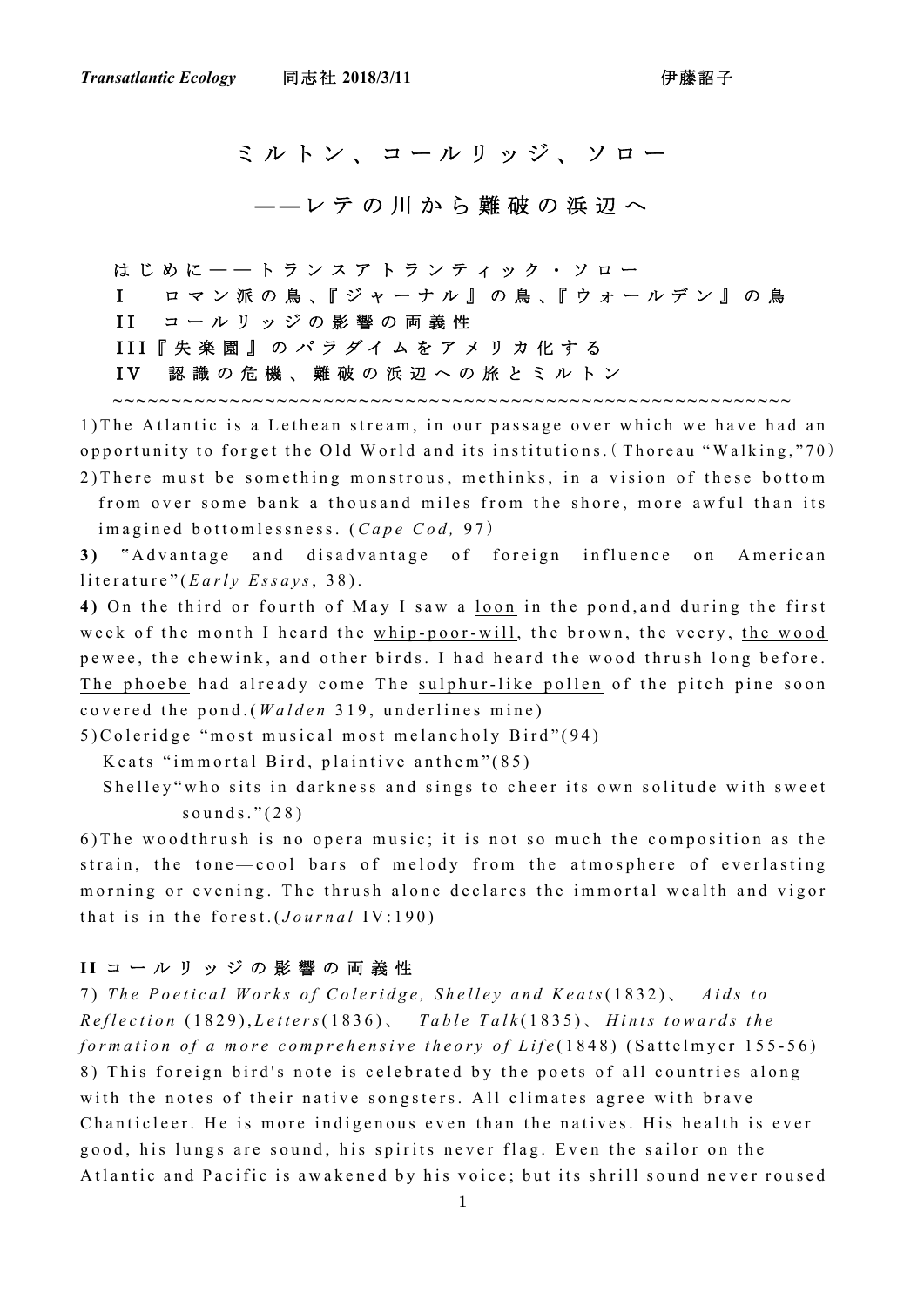me from my slumbers. ( *Walden* , 127)

9 ) O! the one Life within us and abroad,

Which meets all motion and becomes its soul,

A light in sound, a sound-like power in light,

Rhythm in all thought, and joyance everywhere-

Methinks, it should have been impossible

Not to love all things in a world so filled; "The Eolian Harp"(1828)11.26-31) 10) "I do not propose to write an ode to dejection, but to brag as lustily as chanticleer in the morning, standing on his roost, if only to wake my neighbors up" ( *Walden* , 151 )

11) A grief without a pang, void, dark, and drear, /A stifled, drowsy, unimpassioned grief, / Which finds no natural outlet, no relief, / In word, or sigh, or tear  $-$  /O Lady! in this wan and heartless mood,  $/$ To other thoughts by yonder throstle woo'd, / All this long eve, so balmy and serene, /Have I been gazing on the western sky. ("Ode to Dejection" 11. 21-28)

## **I V** 『失楽園』のパラダイムをアメリカ化する

1 2 ) At last he rose, and twitched his mantle blue/Tomorrow to fresh woods, and pastures new (*Lycidas* 11.191-92;)

1 3 ) *Walden* follows the same pattern as *A Week* , since in it Thoreau presented the Pond as yet another paradise to be regained: an Eden whose discovery would allow him to resolve the paradigmatic tensions in New England history (and *Paradise Lost* ) in an ideologically moderate way. Significantly, John M ilton is Thoreau's vehicle for reconciliation of the Arminian and antinomian structures of feeling here, because in mentioning "the Castalian Fountain" he alludes to the poet's extended comparison in *Paradise Lost .* (Anglen 207, 209 ) 1 4 ) Why seek me where I have not called thee, and then complain because you find me but a stepmother? Shouldst thou freeze or starve, or shudder thy life away, here is no shrine, nor altar, nor any access to my ear. ( *Maine* 61) 15) Chaos and ancient Night, I come no spy,

 With purpose to explore or to disturb The secret of your realm, but my constraint Wandering this darkness desert, as my way Lies through your spacious empire up to Light, *(Maine* 6 4 - 5) (Milton III: ll. 970 - 74)

16) I stand in awe of my body, this matter to which I am bound has become so strange to me. I fear not spirits, ghosts, of which I am one,— *that* my body might, — but I fear bodies, I tremble to meet them. What is this Titan that has possession of me? Talk of mysteries! Think of our life in nature, — daily to be shown matter, to come in contact with it,-rocks, trees, wind on our cheeks! the *solid* earth! the *actual* world! the *common sense! Contact! Contact! Who*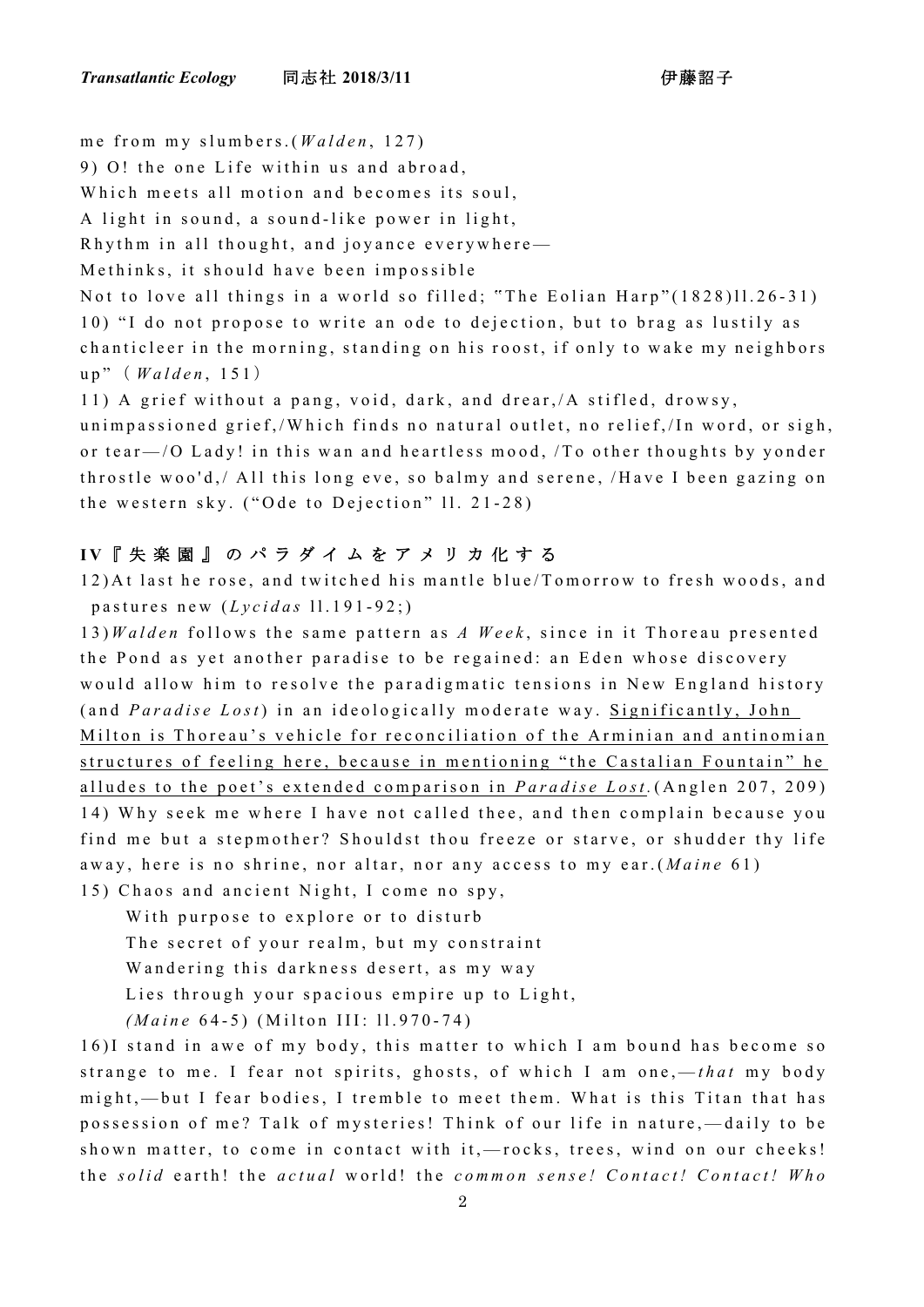are we? *where* are we? ( *Maine ,* 71)

17) "here, then, one could no longer accuse institutions and society, but must front the true source of evil." (*Maine*, 16)

## **V** 難破の浜辺への旅

1 8 ) I saw many marble feet and matted heads as the cloths were raised, and one livid, swollen, and mangled body of a drowned girl,—who probably had intended to go out to service in some American family, — to which some rags still adhered, with a string, half con cealed by the flesh, about its swollen neck; the coiled-up wreck of a human hulk, gashed by the rocks or fishes, so that the bone and muscle were exposed, but quite bloodless, — merely red and white, - with wide-open and staring eyes, yet lustreless, dead-lights; or like the cabin windows of a stranded vessel, filled with sand.(*Cape Cod*, 5)

19) Though we thought at first that it was a hopeless case, after several minutes' steady exercise of the divine faculty, our prospects began decidedly to brighten, and we were ready to exclaim with the blind bard of "Paradise Lost and Regained,"-

"Hail, holy Light! offspring of Heaven first born,

Or of the Eternal co-eternal beam.

May I express thee unblamed?"

A little longer, and a chimney rushed red on our sight. In short, when our vision had grown familiar with the darkness, we discovered that there were some stones and some loose wads of wool on the floor, and an empty fireplace at the further end; but it *was not* supplied with matches, or straw, or hay, that we could see, nor "accommodated with a bench." Indeed, it was the wreck of all cosmical beauty there within. (*Cape Cod*, 59-60 underline, mine)

## **Works Cited**

- Anglen, Kevin Van. The New England Milton: Literary Reception and Cultural Authority in the Early Republic . University Park, PA: Penn State UP, 1993.
- Armstrong, Nancy and Leonard Tennenhouse. The Imaginary Puritan: Literature, Intellectual Labor, and the Origins of Personal Life. Berkley, CA: U of California P, 1992.
- Borst, Raymond. The Thoreau Log: A Digital Documentary Life of Henry D. Thoreau New York: G K Hall, 1992.
- Buell, Lawrence. The Environmental Imagination: Thoreau, Nature Writing, and the Formation of American Culture. Cambridge, MA: Belknap, 1995.

Cole, Phyllis. " The Purity of Puritanism: T ranscendentalist Readings of Milton." Studies in Romanticism  $17:2$   $(1978):129-148$ . http://www.jstor.org/stable/25600126.Jan.9,2018.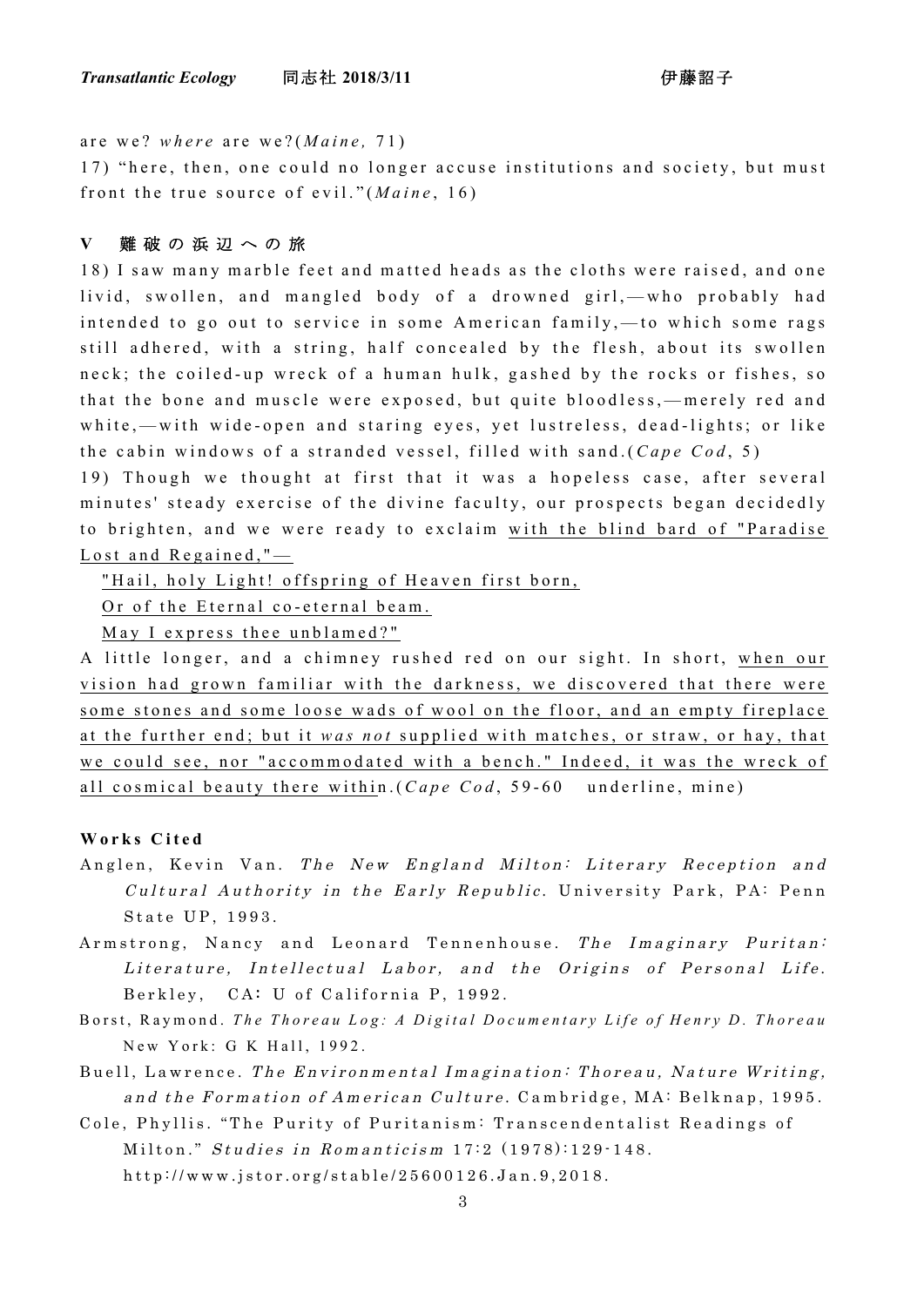Coleridge, S. T. The Major Works Oxford World's Classics .Oxford UP, 2008. ――― . Selected Poetry and Prose of Coleridge. E d. Donald A. Stauffer. New

York: Modern Library, 1951.

Hiltner, Ken. Milton and Ecology. Cambridge UP, 2003.

Keats, John. Complete Poems. Ed. Jack Stillinger. Harvard UP, 1982.

McColley, Diane Kelsey. "Milton's Environmental Epic: Creature Kinship and the Language of Paradise Lost, "in Beyond Nature Writing: Expanding the Boundaries of Ecocriticism, ed. Karla Armbruster and Kathleen R. Wallace. Charlottesville VA: UP of Virginia, 2001.

- Milton, John. The Major Works Oxford World Classics . Oxford UP, 2008.
- Sattelmeyer, Robert and Richard A. Hocks. " Thoreau and Coleridge's 'Theory of Life'." Studies in the American Renaissance (1985): 269 - 284.
- ――― . Thoreau's Reading: A Study of Intellectual History . Princeton UP, 1988.
- Shanley, J. L. The Making of Walden: with the Text of the First Version. Chicago UP, 1957.

Shelley, P. B. Shelley's Poetry and Prose . New York: Norton, 1977.

- Smith, Lorrie. " Walking from England to America: Re Viewing Thoreau's Romanticism." The New England Quarterly 58:2 (1985) 221-241.
- Stoll, Mark. "Milton in Yosemite: "Paradise Lost and the National Parks Idea." Environmental History 13:2 (Apr., 2008): 237 - 74.
- Thoreau, Henry David. The Maine Woods. Ed. J. J. Moldenhauer. Princeton UP, 1972.
- ――― . Early Essays and Miscellanies . Ed. J. J.Mo ldenhauer Princeton UP, 1975.
- ――― . Cape Cod. Ed. J. J. Moldenhauer, Princeton UP, 1988.
- ――― . The Journal of Henry David Thoreau, E d. Bradford Torrey and Francis H. Allen, 14 vols. Boston MA: Houghton Mifflin, 1962.
- ――― . Walden . Ed. J. L. Shanley . Princeton UP, 1971.
- ――― . Wild Apples and Other Natural History Essays . Ed. William Rossi. Athens,GA: Gorgia UP, 2002.
- ---. The Correspondence of Henry David Thoreau. Ed. Walter Harding and Carl Bode. New York UP, 1958.
- 新井明「ミルトンと自然」平井正穂編『ミルトンとその時代』 (研究社, 1974) 所 収 . 249-70.
- 伊藤詔子『よみがえるソロー ― ― ネイチャーライティングとアメリカ社会』柏書 房 、 1998.
- ――― . 「 ソ ロ ー の 鳥 と イ ギ リ ス ・ ロ マ ン 派 」『 英 詩 評 論 』 6(1989):78 9 3 .
- エイブラムズ, M. H. 『自然と超自然』吉村正和訳、平凡社、1993.
- 圓月勝博他『挑発するミルトン ― 『パラダイス・ロスト』と現代批評』彩流社、 1995.